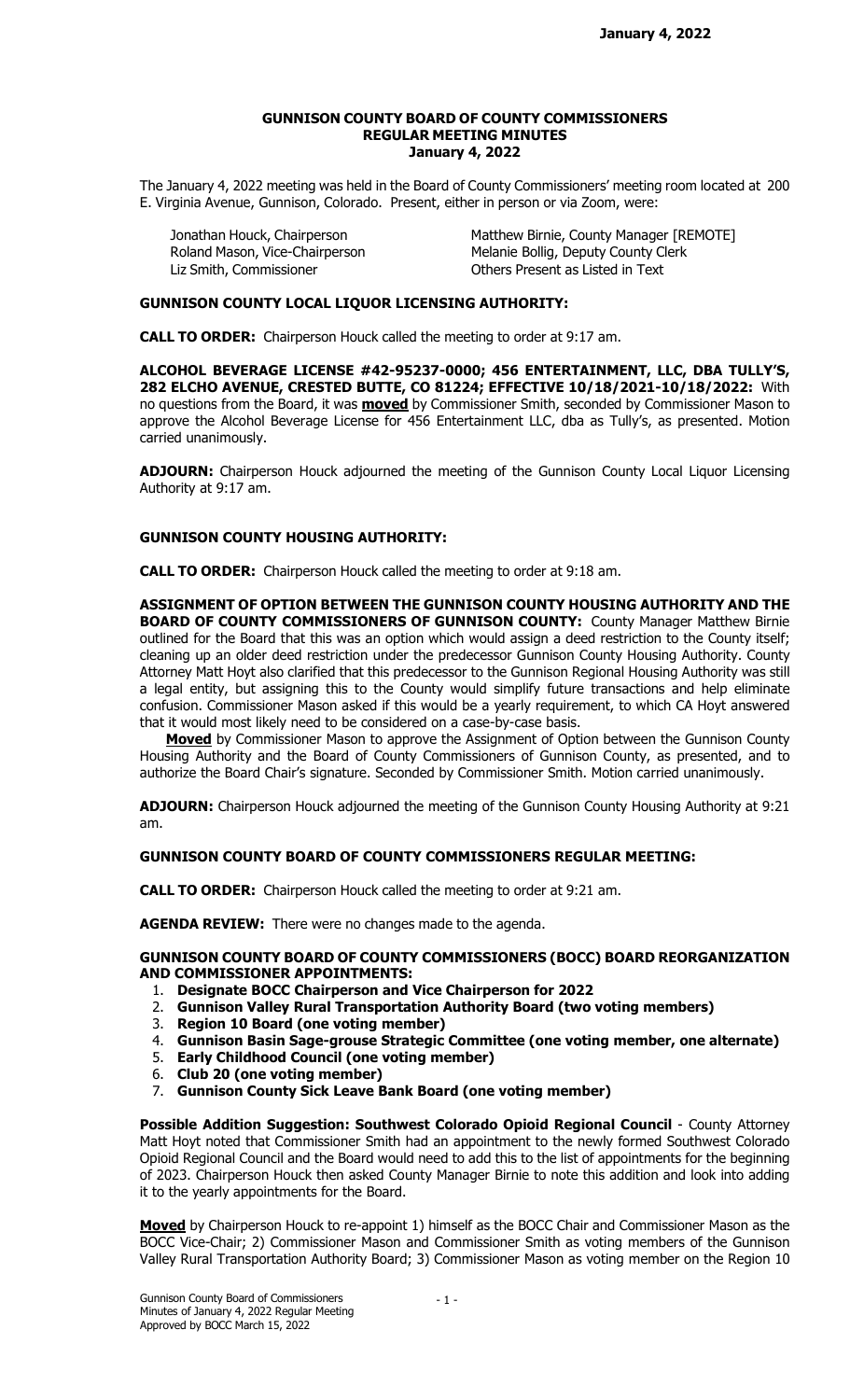Board; 4) Commissioner Smith as voting member on the Gunnison Basin Sage-grouse Strategic Committee, with Commissioner Houck being the alternate; 5) Commissioner Smith as voting member on the Early Childhood Council; 6) Commissioner Smith as voting member on Club 20; and 7) Commissioner Mason as voting member on the Gunnison County Sick Leave Bank Board. Seconded by Commissioner Smith. Motion carried unanimously.

**CONSENT AGENDA: Moved** by Commissioner Smith, seconded by Commissioner Mason, to approve

the Consent Agenda as presented. Motion carried unanimously.

- 1. Assignment of Option between the Gunnison County Housing Authority and the Board of County Commissioners of Gunnison County
- 2. Acceptance of Designations; Bureau of Land Management, Gunnison Field Office for Regular and Alternate Members to Gunnison Basin Sage-grouse Strategic Committee; Regular Member Jon F. Kaminsky, Alternate Member Kathy Brodhead
- 3. Acceptance of Appointments; National Park Service for Regular and Alternate Members to Gunnison Basin Sage-grouse Strategic Committee; Regular Member Theresa Childers, Alternate Member Jessica Frey
- 4. Acceptance of Appointments; US Department of Agriculture, Natural Resources Conservation Service for Regular and Alternate Members to Gunnison Basin Sage-grouse Strategic Committee; Regular Member Allison Hearne, Alternate Member Dan Olson
- 5. Acceptance of Appointments; US Department of the Interior, US Fish and Wildlife Service for Regular and Alternate Members to Gunnison Basin Sage-grouse Strategic Committee; Regular Member Alec Whit Blair, Alternate Member Ann Timberman

# SCHEDULING:

- 1. Approval of 2022 Board of County Commissioners Regular Meeting and Work Session Schedule – Moved by Chairperson Houck, seconded by Commissioner Mason, to approve the 2022 Regular Meeting and Work Session schedules. Motion carried unanimously.
- 2. 2022 Board of County Commissioners Meeting Agenda Posting Locations Moved by Chairperson Houck, seconded by Commissioner Smith, to make the 2022 Board of County Commissioners meeting agenda official posting location be the bulletin board located just outside the Board of County Commissioners meeting room, second floor of the Gunnison County Courthouse, with the understanding that the County is maintaining all of its true legal obligation by electronicaccessible posting of the meetings. Motion carried unanimously.
- 3. Upcoming Meetings Schedule was discussed Chairperson Houck noted for the record that there would be a joint meeting with the Planning Commission on Friday, January  $7<sup>th</sup>$ , and he directed this meeting date and time be added to the online calendar.

COUNTY MANAGER'S REPORTS: County Manager Matthew Birnie was present via Zoom. He noted that there were no updates to report that morning, but he would be happy to answer any questions the Board might have. However, there were no questions at that time from the Board.

### DEPUTY COUNTY MANAGER'S REPORT AND PROJECT UPDATES: Deputy County Manager Marlene Crosby was present for discussion.

- 1. Large amounts of snow in the North band of the County over the holidays for Marble, Pitkin, Taylor, Ohio Creek and the Crested Butte areas. DCM Crosby noted that this came over the weekend with lots of overtime, but remarked that it was all handled very well.
- 2. Dealing with equipment issues. DCM Crosby explained that they were now working on equipment issues and maintenance. The storm had meant the equipment needed to be pushed hard through long hours and there were maintenance issues as a result.
- 3. Sent an email notice to the Irwin/Kebler area mailing list, regarding needing to clean the trailhead area. DCM Crosby outlined that they needed parked vehicles to be moved for this operation, and they had given five to six days' notice to vehicle owners for removal before clearing the area. She reported that all vehicles had been moved and the grading was completed successfully.

**UNSCHEDULED CITIZENS:** There were no Unscheduled Citizens present in the room or remotely via Zoom for discussion.

# COMMISSIONER ITEMS:

## Commissioner Mason

1. Commissioner Mason explained that he really had nothing to report, due to an extended vacation, where he was snowed in several extra days and returned only last Saturday, January  $1<sup>st</sup>$ , before the meeting.

## Commissioner Smith

1. Adding a seat for Western Colorado University (WCU) faculty on the Gunnison Basin Sage-grouse Strategic Committee. Commissioner Smith stated that, before the holidays, the committee had discussed the consistent participation of WCU faculty, and the committee had moved to make a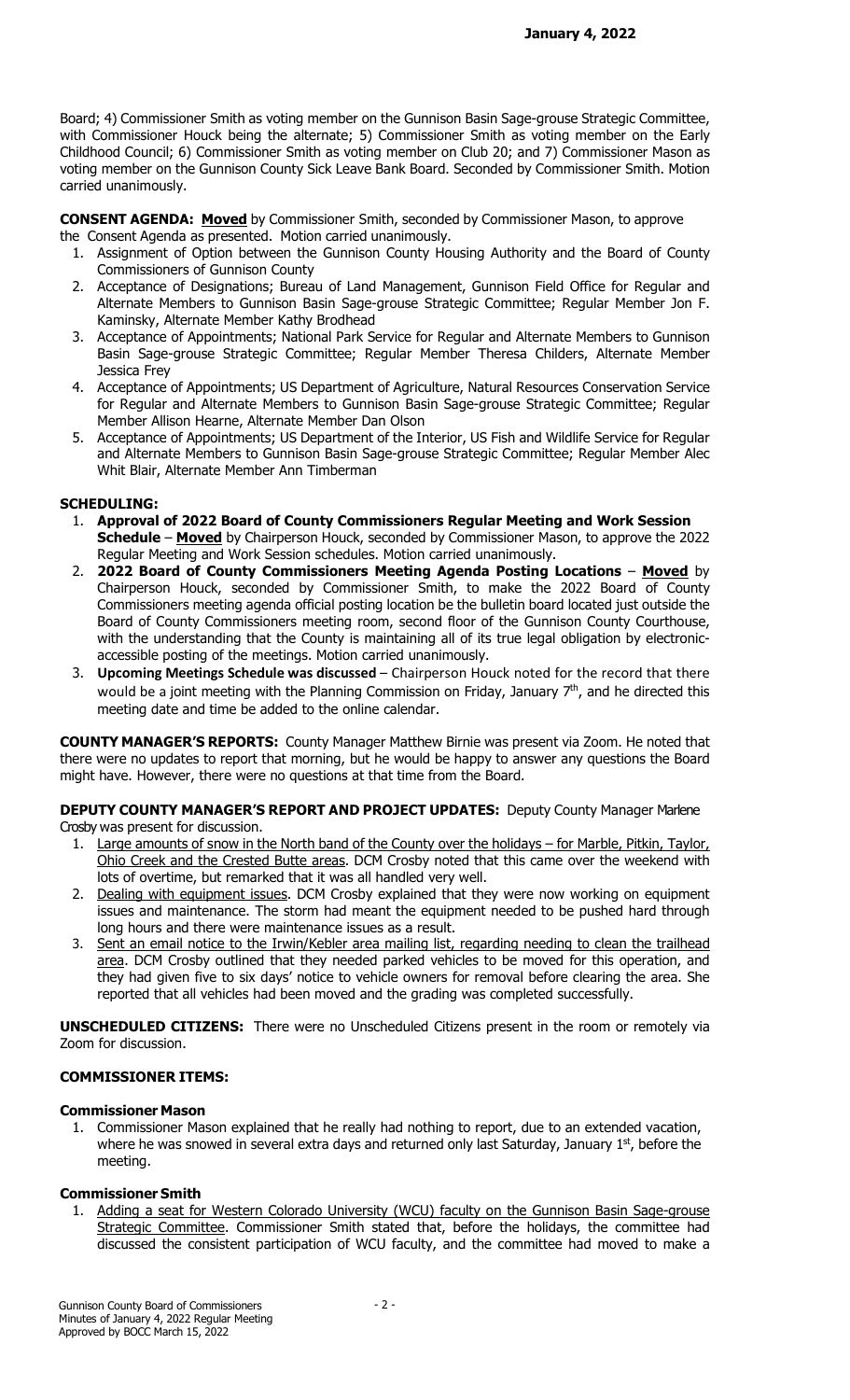recommendation to the BOCC that they add a seat for Western to the Sage-grouse Strategic Committee. She wanted the Board to know of this and to work with them on how to proceed.

 After some discussion regarding topics such as amendment of the bylaws of the strategic committee, who should make the appointment, and what Western's preferences might be in these matters, the Board approved the GVSGSC recommendation. Chairperson Houck then asked CM Birnie and Commissioner Smith to work with Western and Community and Economic Development Director Cathie Pagano on putting together the appointment authority and amendments to accomplish this new seat for Western.

2. Attended ribbon cutting ceremonies for new businesses in Gunnison. Commissioner Smith highlighted the ceremonies for Wheelies and Waves, an outdoor sports store with a new location on South Main Street, and for the Real Balance boot fitting shop, opening a new shop in Gunnison.

#### Commissioner Houck

- 1. Attended a ribbon cutting ceremony at Paintbrush Apartments. Chairperson Houck stated he was excited to see this type of public / private sector partnership taking off, adding that it helped entertain new ideas for types of housing.
- 2. Participated in a National Association of Counties (NACo) Public Lands call yesterday, January 3<sup>rd</sup>. Chairperson Houck noted that the main topic centered on the Greater Sage-grouse – not the species found in the Gunnison Basin – but he felt that decisions there might be a guideline to what a new administration might be focused on, when dealing with the future of these species.
- 3. On a personal note. Chairperson Houck let the Board know that his dad was hospitalized in Maryland with COVID, and that he might need to be going back there. He explained that this meant some juggling of his schedule and possibly help in attending meetings. Chairperson Houck advised that he would let the other commissioners know about this as soon as he knew the next steps for his dad. Both Commissioners Smith and Mason added their support to help in any way they could.
- 4. Reminder of NACo Public Land Steering Committee term. Chairperson Houck reminded the Board that he was still on this committee, and that he was registered to attend its 2022 legislative conference in Washington, D.C. He informed those present that he intended to go in person, if that option was still going to happen; he would keep them posted.

RECESS: Chairperson Houck recessed the meeting from 9:56 am to 10:00 am.

RESOLUTION; FURTHER EXTENDING RESOLUTION NO. 21-12 AND AUTHORIZING ATV, OHV AND UTV USE ON A CERTAIN PORTION OF COUNTY ROAD #3: Present for discussion and review with the Board were Gunnison County Sheriff John Gallowich, Deputy County Manager Marlene Crosby, County Manager Matthew Birnie (via Zoom), Marble area residents (via Zoom) Teri Havens, Greg Staple, and Suzy Meredith-Orr with the Crystal River Environmental Protection Association.

 Chairperson Houck opened by introducing those present for the meeting and explaining that, at the last regular Board meeting on December 21, 2021, the Board had moved to extend the sunset date of Resolution 2021-12 to January 4, 2022, in order to hold this review and discussion. He further noted that Commissioner Mason had taken the lead for the BOCC in 2021, working with the White River National Forest and the Town of Marble, Marble's conservation community and citizens. He then asked that they start the discussion with Commissioner Mason giving an overview.

 Commissioner Mason began by explaining that the Board had decided in May 2021 to put a sunset date of December 31, 2021 on the resolution, in order to "put pressure" on the Commissioners to obtain action and results which address the issues regarding visitors on County Road 3. They had discussed working with the Forest Service; as a result, a package was put together utilizing listening sessions and a facilitator who would work with Western Colorado University and the Center for Public Lands. The first listening session was held December 8, 2021. Two more two-day workshops, based on the data gathered by the facilitator, were also scheduled for the end of January. Commissioner Mason noted that they had hoped to have most of this done within the December 31<sup>st</sup> timeframe; however, changes in the facilitator and the holidays had meant that the deadline needed to be extended. He continued with asking for a report from Sheriff Gallowich that covered two prongs of what the Commissioners had wanted with a "3 prong approach" when they looked at the issue last year. These three prongs consisted of: 1) working with the Forest Service to help provide a protection officer to patrol Forest Service land beyond County Road 3; 2) hiring a new Sheriff's deputy for the Marble area, who took over his own patrol in late August 2021; and 3) working on public outreach.

 Sheriff Gallowich then reported that the Marble/Crystal area had been busier this last tourist season 2021 than ever experienced in years prior, and that enforcement had been greater as well, at least in part due to having the second officer. He added that, because the deputy wasn't able to be trained and on his own patrol until mid-August, they wouldn't get a good idea of exactly how much this will help until he has been there for a full year. Sheriff Gallowich also credited signage with allowing them to follow through with more serious enforcement on County Road 3, and added that they were currently working on a new traffic code and new citation tickets which could be left on the vehicles – hopefully ready within the next month – to address some of the current parking issues. He continued with highlighting that enforcement around the lake had been very good by the Fish & Wildlife department for especially the first half of last summer, but also suggested that the Forest Service help with development of a parking area away from Marble so the town will not have to deal as much with the OHV traffic. Sheriff Gallowich concluded by stating that the increased enforcement had made a positive impact; feedback had also included positive comments for the citizen contacts made by the Forest Service officer.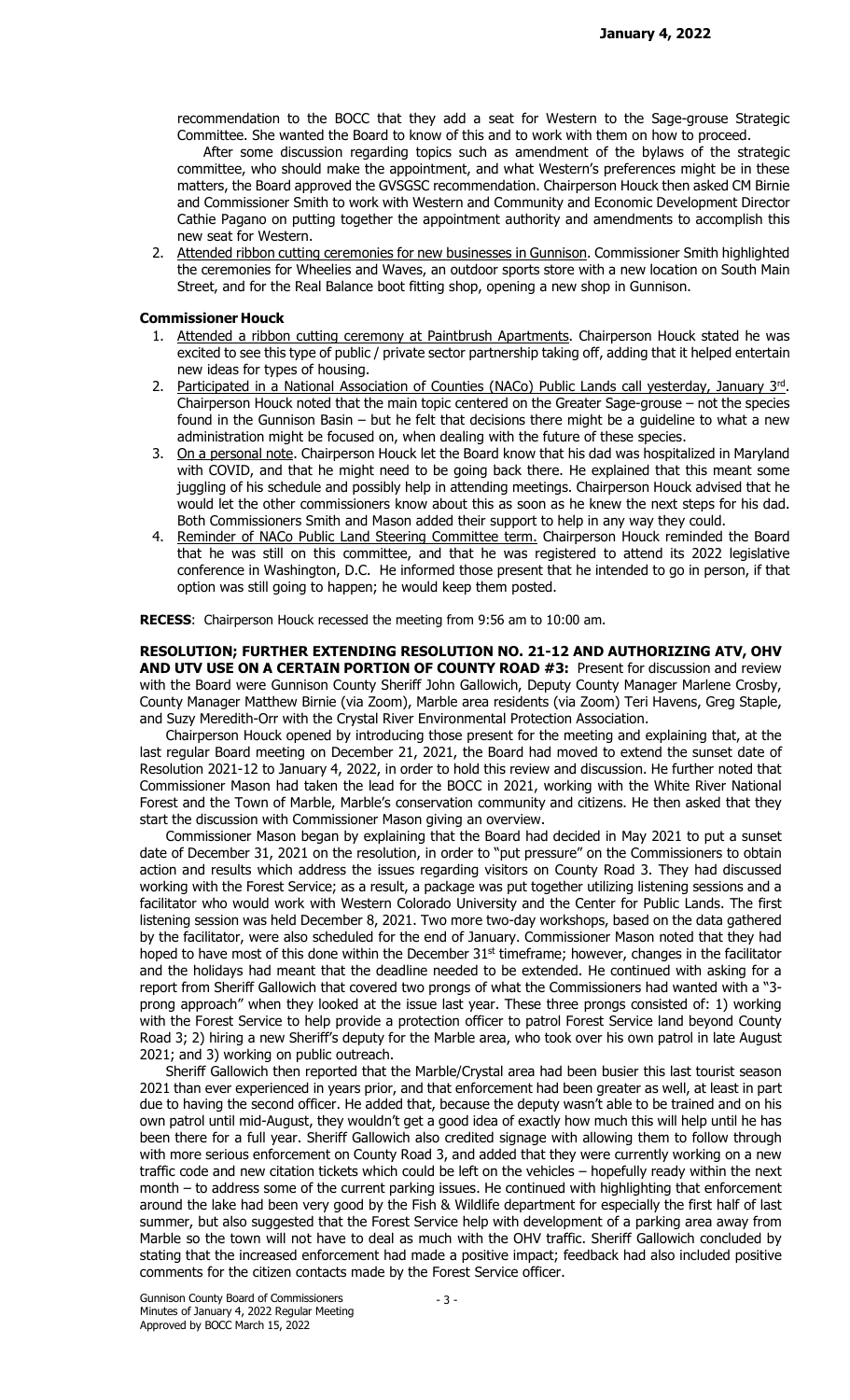Commissioner Smith noted one question from a Marble citizen on Zoom. Greg Staple asked if there were any specific statistics on enforcement per month; i.e., warnings, tickets issued, violation types, etc. Sheriff Gallowich explained that he been asked to attend the meeting on short notice, so there had not been time to generate these specific types of reports; however, he asserted that he would be able to get this information to Commissioner Mason at a little later date. Sheriff Gallowich then made one more request – that the signage within the Town of Marble be adjusted to proper placements and heights in order to be enforceable. Commissioner Mason assured the Sheriff that the town was aware of this request from late last Fall and they were working to address it – he would check and see how this was coming along.

 Deputy County Manager gave her report to the Board. She noted that she could reach out with responses to some of the questions from Marble area residents, and volunteered to send an email to the Forest Service about what kind of data they had put together regarding the types of contacts made by their protection officers. She stated that they had not been able to put students from Western into the field last summer to gather data, but that this would be done for the next summer. They had experienced difficulty in putting together a diverse committee to work with the facilitator, but noted that the Town of Marble representative position and other key positions were now all filled. Other issues with parking were discovered and were being addressed, and additional signage would be added for the summer tourist season.

 The Board then went over several topics, including: time frame for the Forest Services regarding limited parking and infrastructure around Daniel's Hill; the possibility of any other options or policies which could be used; enhancement and also reduction of road maintenance in certain areas; strategy for next summer's survey and data gathering; reduced parking problems for the next summer; possibilities for Forest Service parking at the base of Daniel's Hill; and further Resolution extension and timing.

 With the Board in agreement that a work session with the Forest Service needed to be scheduled in April, it was **moved** by Commissioner Mason, seconded by Commissioner Smith, to approve Resolution 2022-1, Further Extending Resolution 2021-12 and Authorizing ATV, OHV and UTV Use on a Certain Portion of County Road #3 until May 3<sup>rd</sup>, 2022. Motion carried unanimously

RECESS: Chairperson Houck recessed the regular meeting at 11:05 am, in order to go into an executive session.

EXECUTIVE SESSION, PURSUANT TO C.R.S. § 24-6-402 (4)(E)(I), FOR DETERMINING POSITIONS RELATIVE TO MATTERS THAT MAY BE SUBJECT TO NEGOTIATIONS, DEVELOPING STRATEGY FOR NEGOTIATIONS RELATED TO PROPERTY LOCATED IN GUNNISON COUNTY, **COLORADO:** Commissioner Houck **moved** to go into Executive Session, pursuant to C.R.S. § 24-6-402 (4) (e) (I), determining positions relative to matters that may be subject to negotiations, developing strategy for negotiation related to property located in Gunnison County, Colorado. The participants in the Executive Session would be Commissioner Houck, Commissioner Mason, Commissioner Smith, County Manager Matthew Birnie, Deputy County Manager Marlene Crosby, County Attorney Matthew Hoyt, and James Charlier as a consultant for the County. No contemporaneous record of the meeting would be kept. Commissioner Smith seconded the motion, and the motion carried unanimously.

The Board went into executive session at 11:07 am. The executive session was held in the BOCC Boardroom, and no contemporaneous records were kept. Executive sessions of the Board of County Commissioners are conducted as per C.R.S, §24-6-402(4). This specific session was conducted as per §24- 6-402 (4) (e) (I).

#### Attorney Statement Regarding Executive Session

Pursuant to C.R.S. 24-6-402(4), I attest that I am the Gunnison County Attorney, that I represent the Gunnison County Board of County Commissioners, that I attended all of the above referenced executive session, that all of the executive session was confined to the topic authorized for discussion pursuant to C.R.S. 24-6-402(4)(e)(I) and that, because in my opinion all of the discussion during the executive session constituted a privileged attorney-client communication, no record of the executive session was required to be kept and no such record was kept.

| $\n  l$<br>Date: |  |
|------------------|--|
|                  |  |

 Matthew Hoyt Gunnison County Attorney

## Chairperson Statement Regarding Executive Session

Pursuant to C.R.S. 24-6-402(4), I attest that I am the Chairperson of the Gunnison County Board of Commissioners, that I attended all of the above referenced executive session, and that all of that executive session was confined to the topic authorized for discussion pursuant to C.R.S. 24-6-402(4)(e)(I).

Date: \_\_\_\_\_\_\_\_\_\_\_\_\_\_\_\_\_\_ \_\_\_\_\_\_\_\_\_\_\_\_\_\_\_\_\_\_\_\_\_\_\_\_\_\_\_\_\_\_\_\_\_\_\_\_\_\_\_\_\_\_\_\_\_\_

 Jonathan Houck, Chairperson Gunnison County Board of Commissioners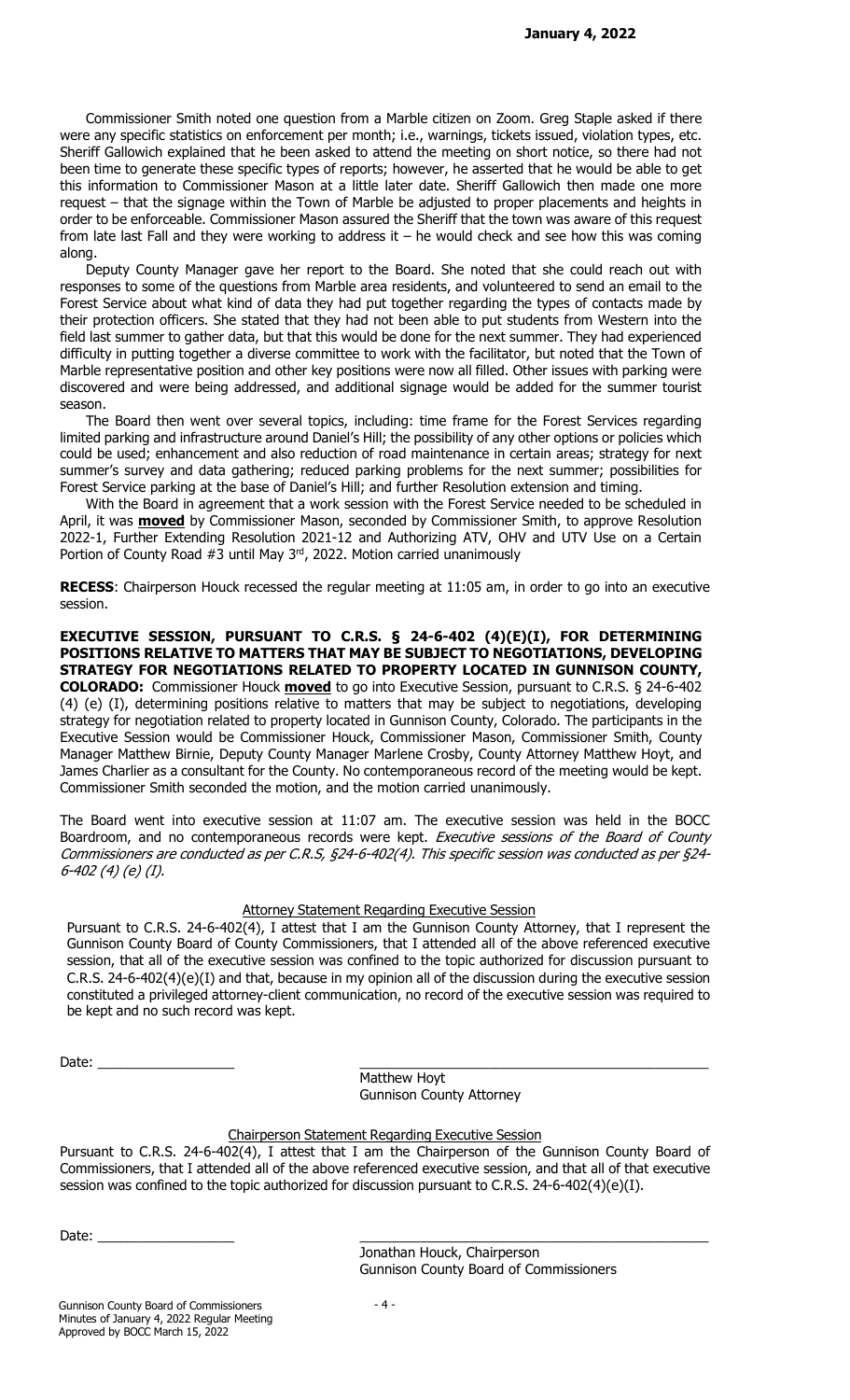At 11:43 am, it was **moved** by Chairperson Houck to come out of executive session, affirming that no extemporaneous records were kept, the participants in the executive session remained consistent with those read into the record, and that they did stay on topic. Commissioner Smith seconded the motion. Motion carried unanimously.

Chairperson Houck then let those present know that the Board delegated authority to CM Matthew Birnie to pursue, negotiate and execute any necessary documents related to property located in Gunnison County, Colorado, also including Matthew's ability to provide direction to staff and to the consultants working with the County, regarding the issue on which they had met in executive session.

ADJOURN: Moved by Chairperson Houck, seconded by Commissioner Mason, to adjourned the Gunnison County Board of County Commissioners Regular Meeting at 11:45 am. Motion carried unanimously.

Jonathan Houck, Chairperson

\_\_\_\_\_\_\_\_\_\_\_\_\_\_\_\_\_\_\_\_\_\_\_\_\_\_\_\_\_\_\_\_\_\_

\_\_\_\_\_\_\_\_\_\_\_\_\_\_\_\_\_\_\_\_\_\_\_\_\_\_\_\_\_\_\_\_\_\_

\_\_\_\_\_\_\_\_\_\_\_\_\_\_\_\_\_\_\_\_\_\_\_\_\_\_\_\_\_\_\_\_\_\_

Roland Mason, Vice-Chairperson

Liz Smith, Commissioner

Minutes Prepared By:

Melanie Bollig, Deputy County Clerk

\_\_\_\_\_\_\_\_\_\_\_\_\_\_\_\_\_\_\_\_\_\_\_\_\_\_\_\_\_\_\_\_\_\_

\_\_\_\_\_\_\_\_\_\_\_\_\_\_\_\_\_\_\_\_\_\_\_\_\_\_\_\_\_\_\_\_\_\_

Attest:

Kathy Simillion, County Clerk

#### GUNNISON COUNTY BOARD OF COMMISSIONERS TEXT INCLUSION INTO MINUTES

### BOARD OF COUNTY COMMISSIONERS OF THE COUNTY OF GUNNISON, COLORADO RESOLUTION NO: 2022-1

#### A RESOLUTION FURTHER EXTENDING RESOLUTION NO. 21-12 AND AUTHORIZING ATV, OHV AND UTV USE ON A CERTAIN PORTION OF COUNTY ROAD #3 UNTIL MAY 3, 2022

WHEREAS, the Board understands that the public has historically used all-terrain vehicles ("ATVs"), offhighway vehicles ("OHVs") and utility terrain vehicles ("UTVs") on that certain portion of County Road #3 a/k/a Marble Road, beginning at the town limits of the Town of Marble at Beaver Lake to the top of that area known as "Daniel's Hill", a distance of approximately one and a half (1.5) miles, and otherwise described as the intersection of Forest Service Roads 314 and 315; and

WHEREAS, on May 14, 2018, the Board of County Commissioners of the County of Gunnison, Colorado ("Board") adopted Resolution No. 18-14, A Resolution Repealing Resolution No. 15-15 and Approving Use of ATV's, OHV's and UTV's on a Segment of County Road #3; and

WHEREAS, Resolution No. 18-14 was recorded in the records of the Office of the Clerk and Recorder of Gunnison County, Colorado on May 15, 2018, bearing Reception No.653186; and

WHEREAS, Resolution No. 18-14 authorized use of ATVs, OHVs and UTVs on a certain portion of County Road #3 a/k/a Marble Road; and

WHEREAS, on May 18, 2021, the Board adopted Resolution No. 21-12, authorizing use of ATVs, OHVs and UTVs on a certain portion of County Road #3 a/k/a Marble Road, beginning at the municipal limits of the Town of Marble at Beaver Lake to the top of that area known as "Daniel's Hill", otherwise described as the intersection of Forest Service Roads 314 and 315; and

WHEREAS, by its express terms, Resolution No. 21-12 was set to expire on December 31, 2021; and WHEREAS, since the adoption of Resolution No. 21-12, the Board and the County have collaborated with the Town of Marble, motorized users, the United States Forest Service, proximate property owners